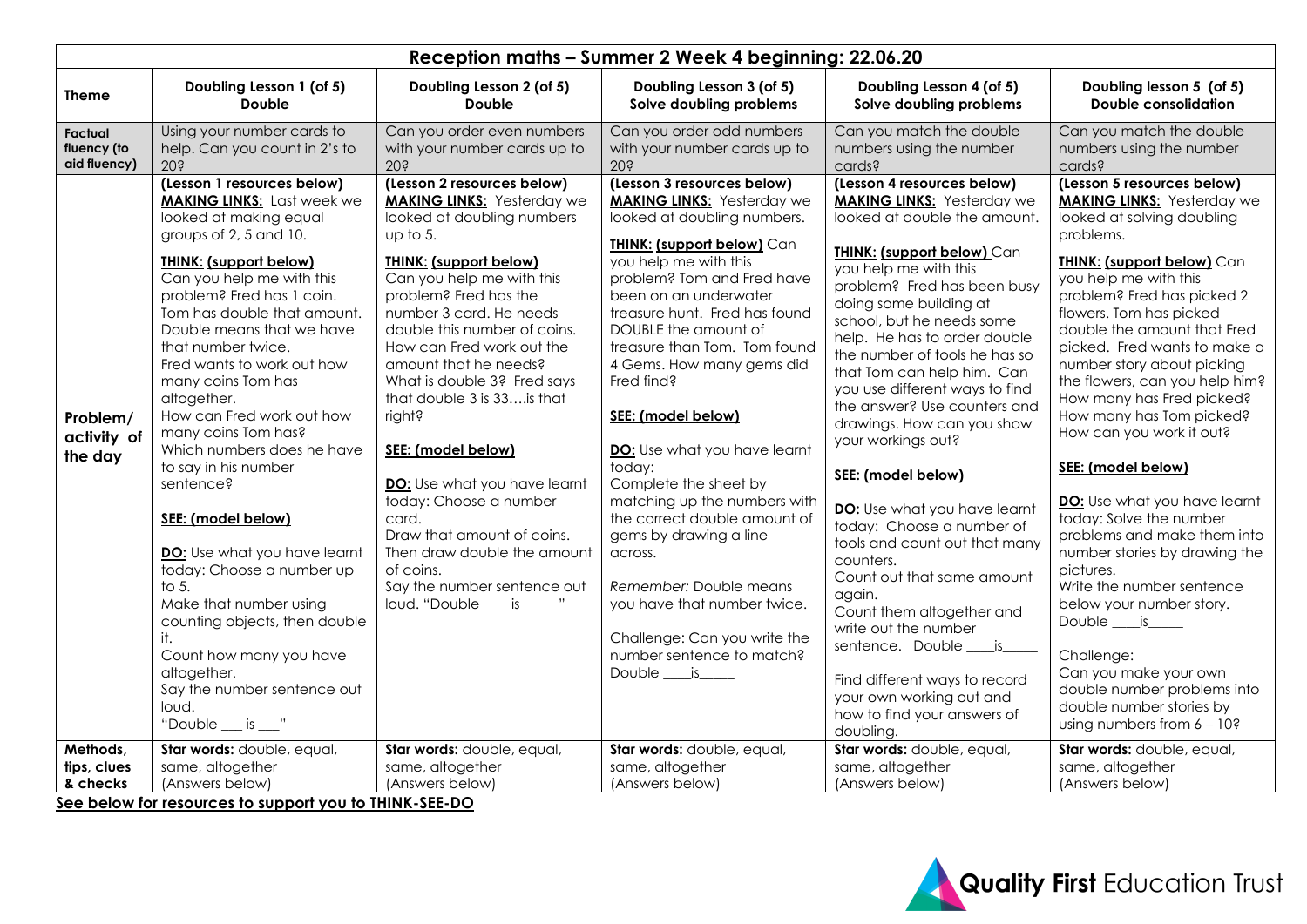

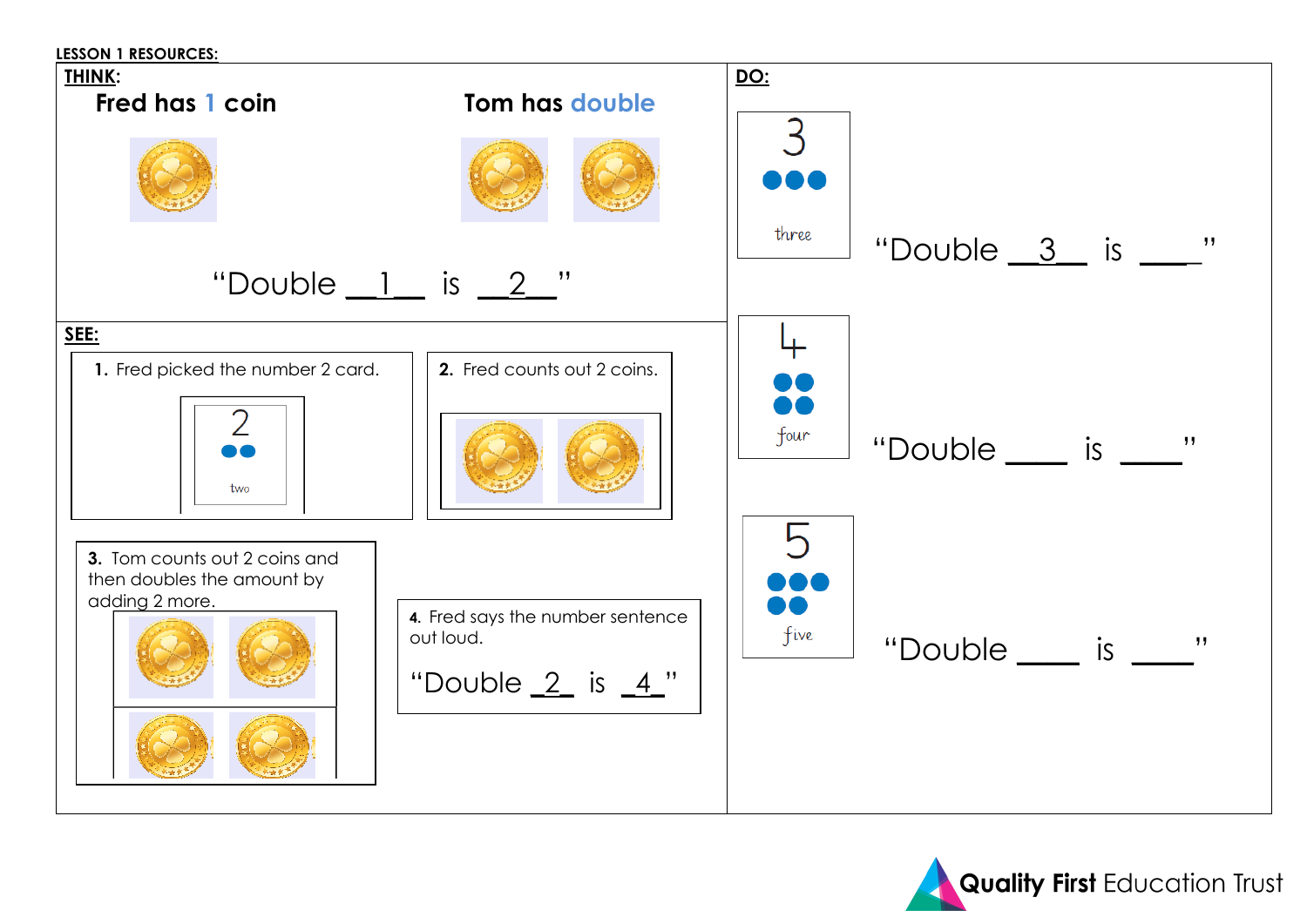#### **LESSON 2 RESOURCES:**



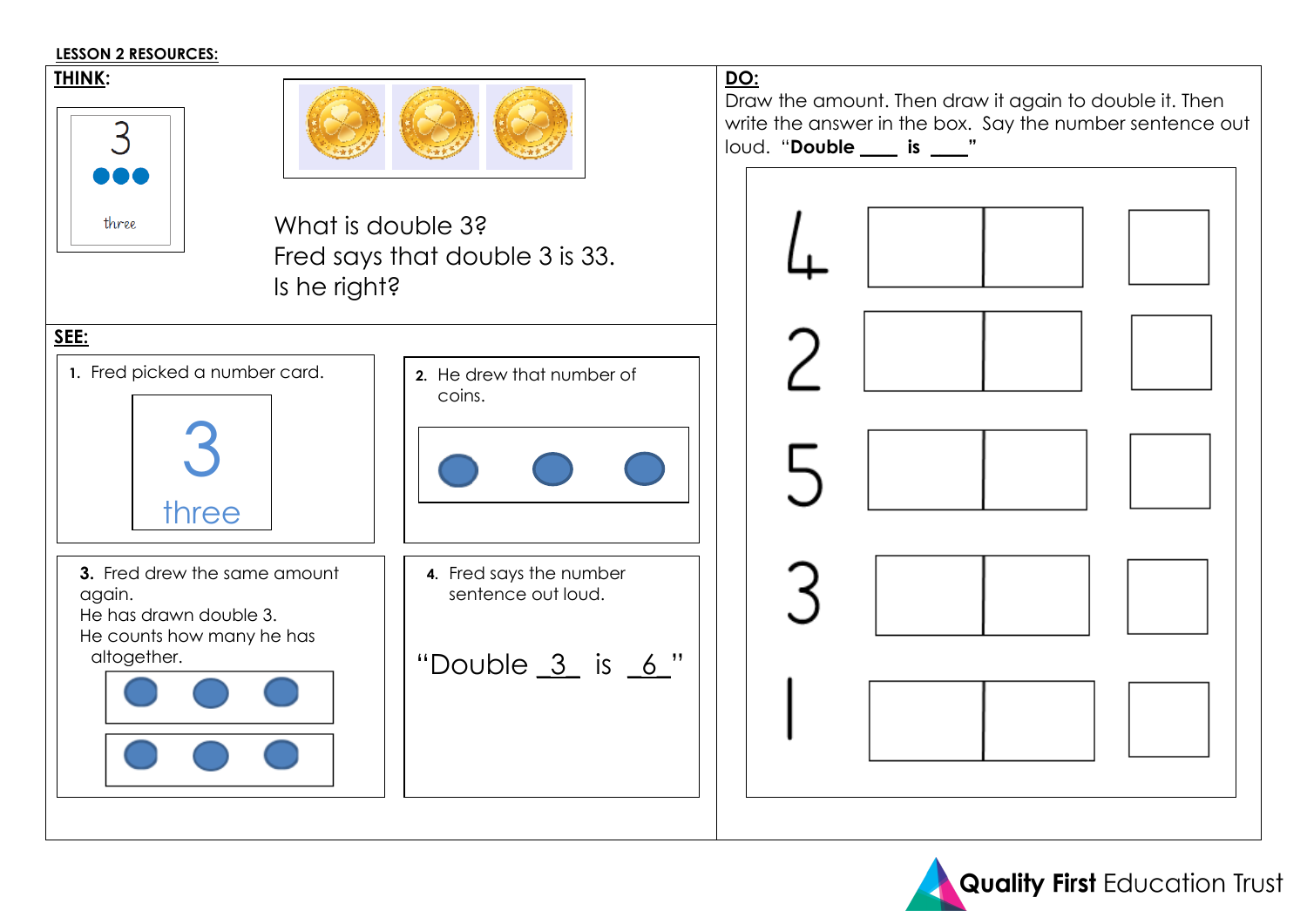#### **LESSON 3 RESOURCES:**



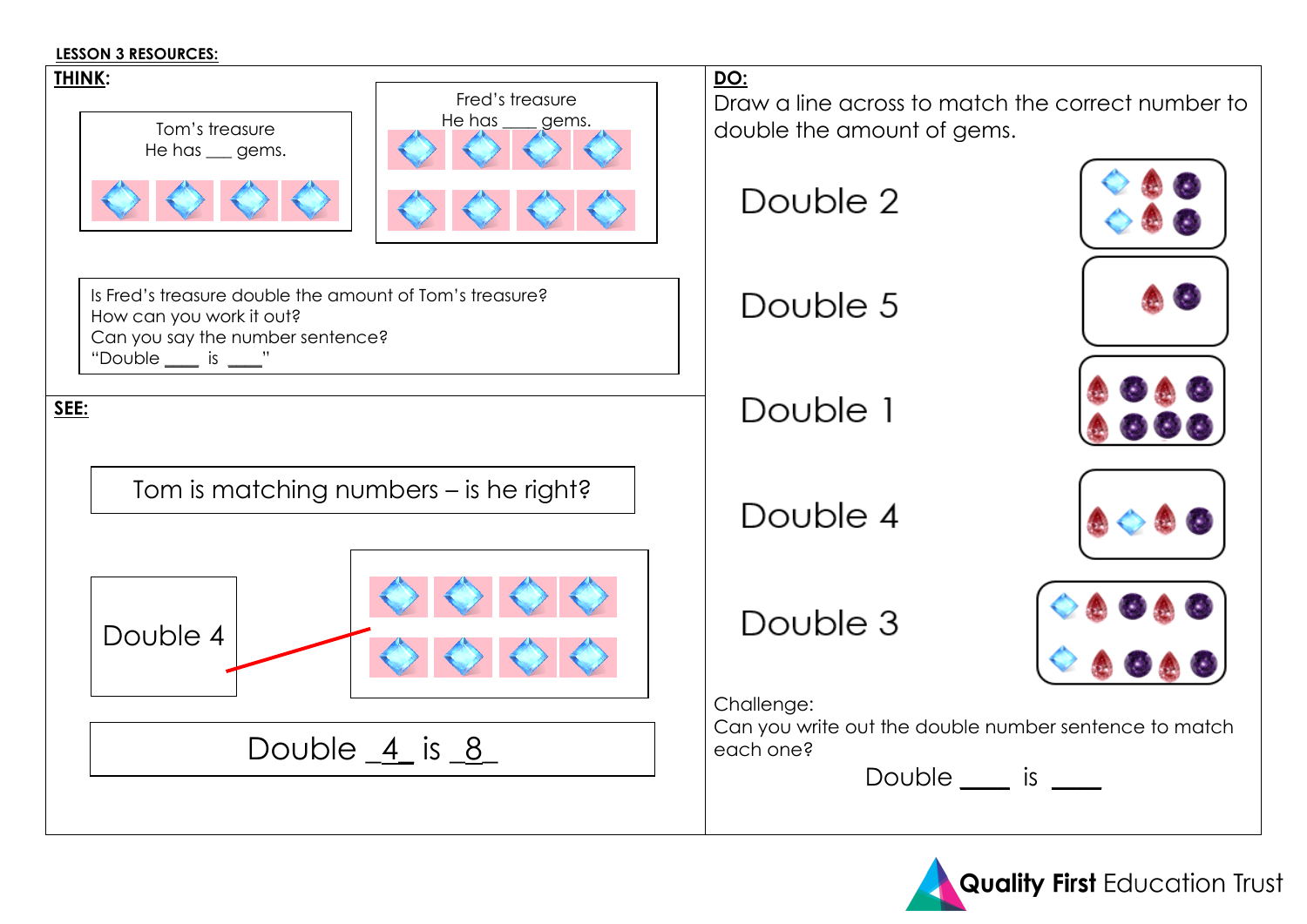## **LESSON 4 RESOURCES:**



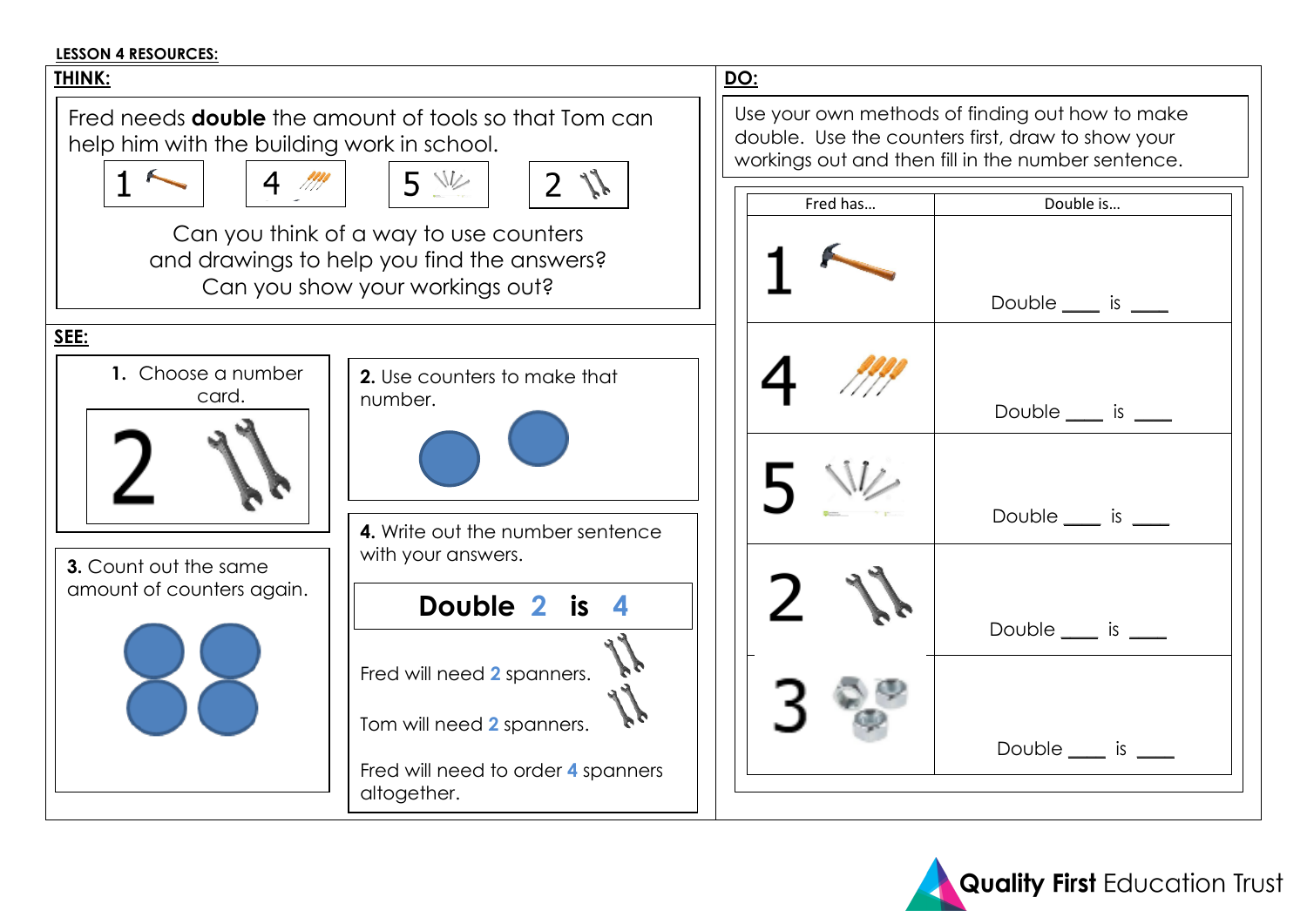## **LESSON 5 RESOURCES:**

# **THINK: DO: SEE:**  . Fred has picked 2 flowers. Tom has picked double that amount. Can you help Fred make a number story about picking the flowers? Fred picked **2** flowers Tom picked **2** flowers Then Tom picked **2 more** flowers Tom has **4 flowers altogether**. He has **double** the amount of flowers than Fred. Double **2** is **4** Solve the number problems and make them into number stories by drawing the pictures. Write the number sentence below your number story. Double \_\_\_\_is\_\_\_\_\_ Double 4 **Double 3** Challenge: Can you make your own double number problems into double number stories by using numbers from 6 – 10? **Double 5**